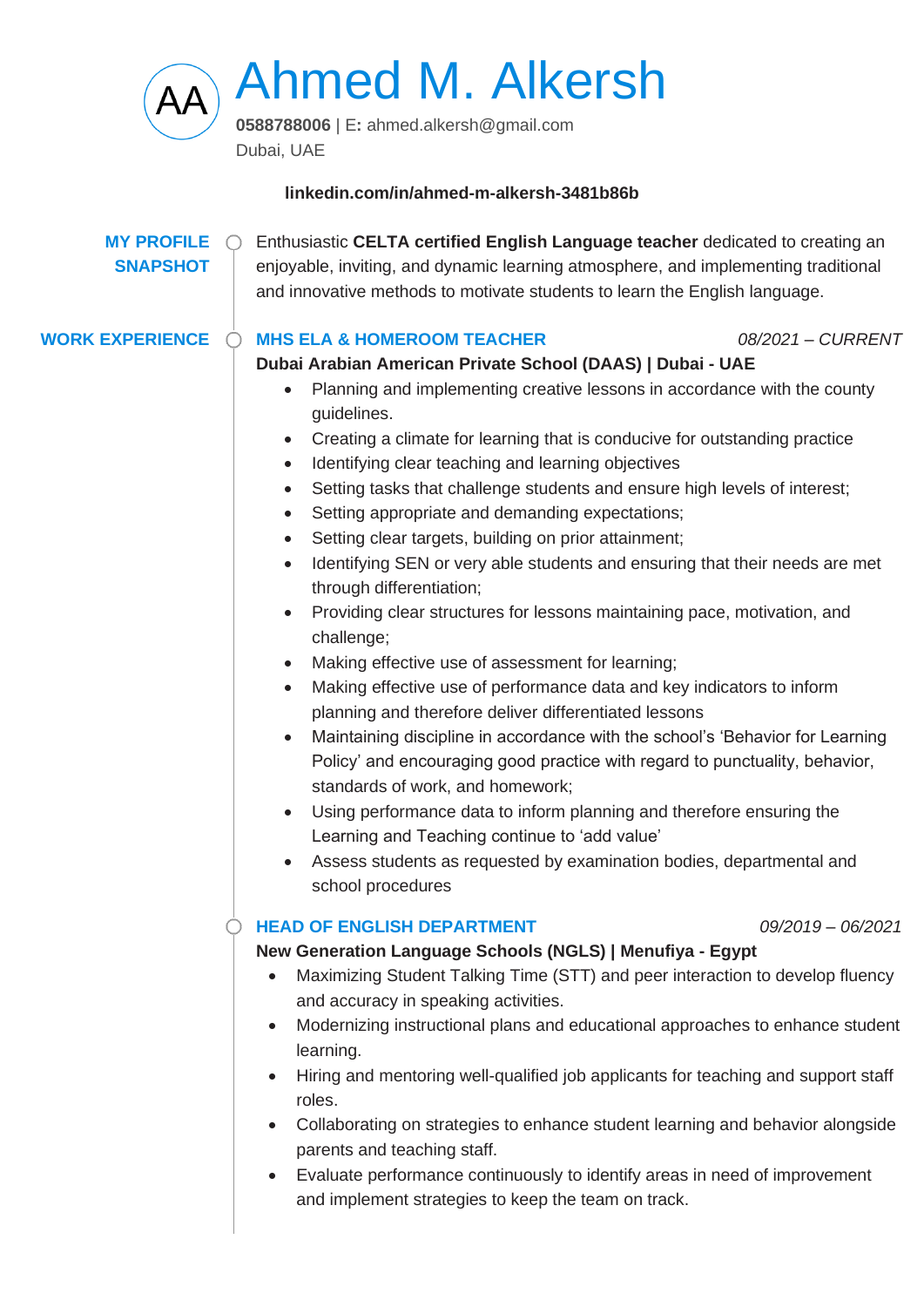# **MS ELA TEACHER** *09/2018 – 08/2019*

### **Halley International Schools (HIS) | Khobar - KSA**

- Maintaining detailed, accurate class administration including lesson preparation, class registration, and lesson record-keeping activities.
- Evaluating student progress against the school goals, providing positive praise and support with additional assistance as needed.
- Recommending effective additional learning resources, aiding continued student confidence and abilities.
- Identifying SEN or very able students and ensuring that their needs are met through differentiation;
- Providing clear structures for lessons maintaining pace, motivation, and challenge;

## **HS ELA TEACHER** *10/2017 – 06/2018*

## **Future Pioneers International School (FPIS) | Giza - Egypt**

- Planning and executing innovative lessons to improve students reading, writing, listening, and speaking skills through modern teaching strategies.
- Recommending effective additional learning resources, aiding continued student confidence and abilities.
- Maximizing Student Talking Time (STT) and peer interaction to develop fluency and accuracy in speaking activities.
- Assisting with the organization and administration of standardized testing.
- Determining student strengths and weaknesses through DIBELS, standardized testing, and weekly assessments.

## **HS EFL TEACHER** *09/2014 – 09/2017*

## **Jassim Bin Hamad Ind. Secondary School (JBH) | Doha - Qatar**

- Establishing strong rapport with high school students, identifying learning styles and difficulties, and adapting lesson delivery accordingly.
- Setting and correcting homework for all students providing constructive feedback.
- Maximizing Student Talking Time (STT) and peer interaction to develop fluency.
- Setting out clear objectives and goals during preparing lessons, supporting students in achieving them through constructive feedback.
- Recommending effective additional learning resources.
- Delivering one-to-one and group teachings, maintaining student engagement and enthusiasm through subject passion and effective communication.

### **ES EFL TEACHER** *09/2012 – 09/2014*

### **The Egyptian Language School (ELS) | Doha - Qatar**

- Setting out clear objectives and goals during preparing lessons, supporting students in achieving them through different teaching strategies.
- Optimizing student engagement with the British curriculum through innovative learning techniques.
- Preparing instruction materials and resources, supporting lesson plans, and aiding student growth.
- Planning lessons according to national standards to cover all requirements and prepare for standardized tests.